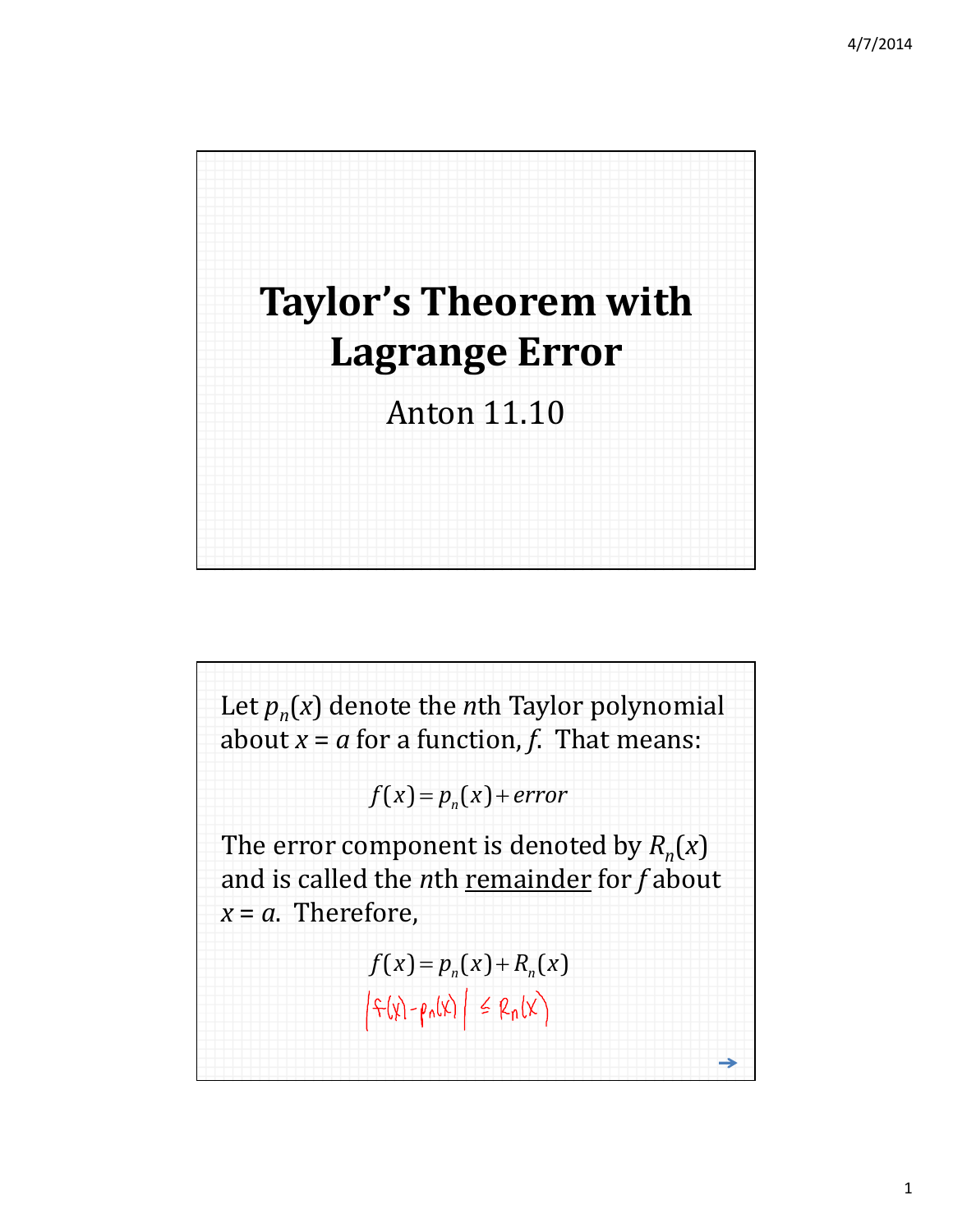

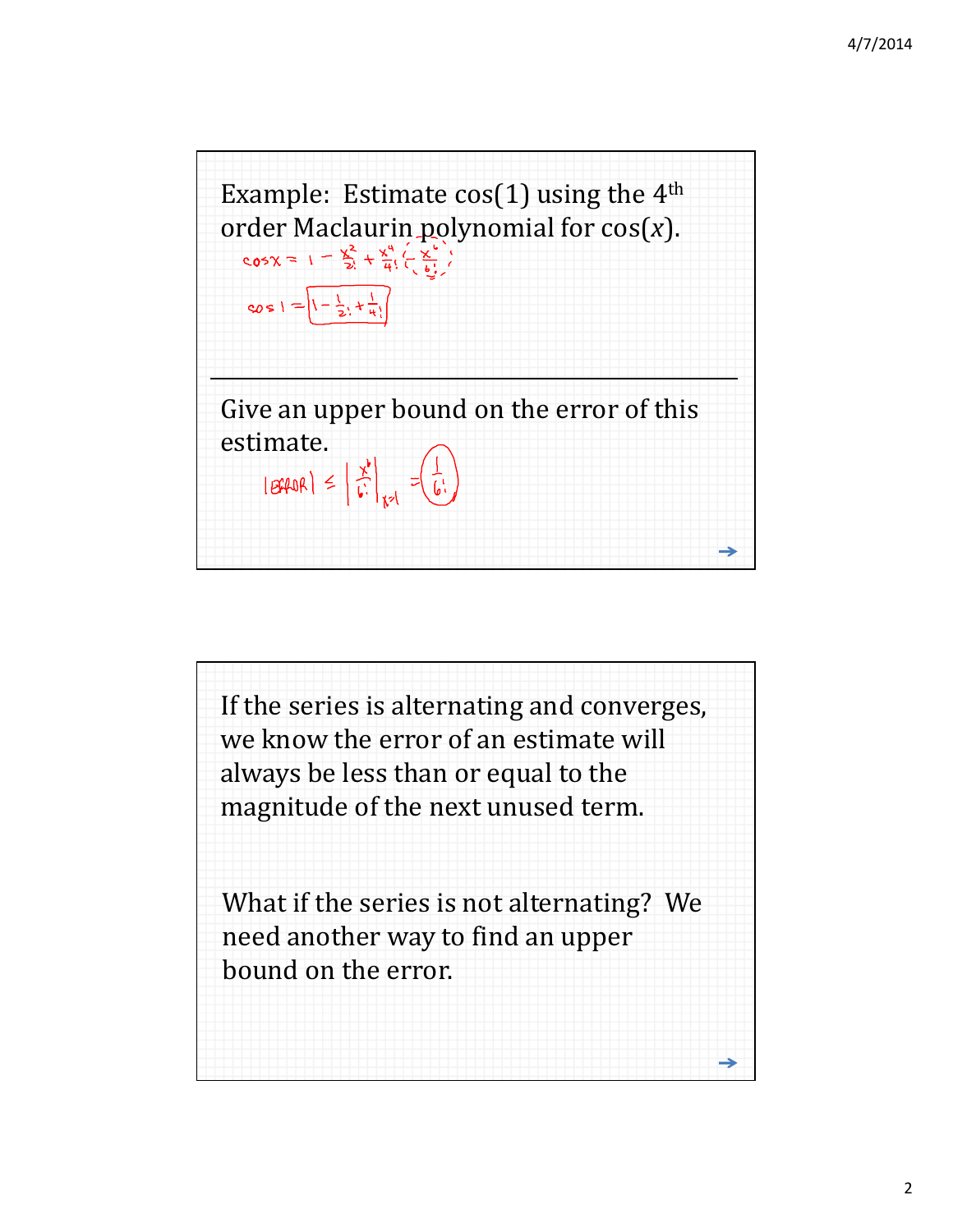

**Example:** The function *f* has derivatives of all orders  
for all real numbers *x*. Assume the following:  

$$
f(-3) = -2
$$
,  $f'(-3) = 4$ ,  $f''(-3) = -6$ ,  $f'''(-3) = 12$   
a. Write the third-degree Taylor polynomial about  
 $x = -3$  and use it to approximate  $f(-3.5)$ .  

$$
\rho_3 = \frac{2}{3}(\sqrt[3]{3} + \frac{2}{3}(\sqrt[3]{3} + \frac{2}{3}(\sqrt[3]{3})^2 + \frac{2}{3}(\sqrt[3]{3})^3 + \frac{2}{3}(\sqrt[3]{3})^3 + \frac{2}{3}(\sqrt[3]{3})^2 + \frac{2}{3}(\sqrt[3]{3})^3 + \frac{2}{3}(\sqrt[3]{3} + \frac{2}{3}(\sqrt[3]{3})^2) + \frac{2}{3}(\sqrt[3]{3} + \frac{2}{3}(\sqrt[3]{3})^3 + \frac{2}{3}(\sqrt[3]{3})^2 = \sqrt{2} + 4(\sqrt[3]{3})^2 = -2 + 4(\sqrt[3]{3})^2 = 4
$$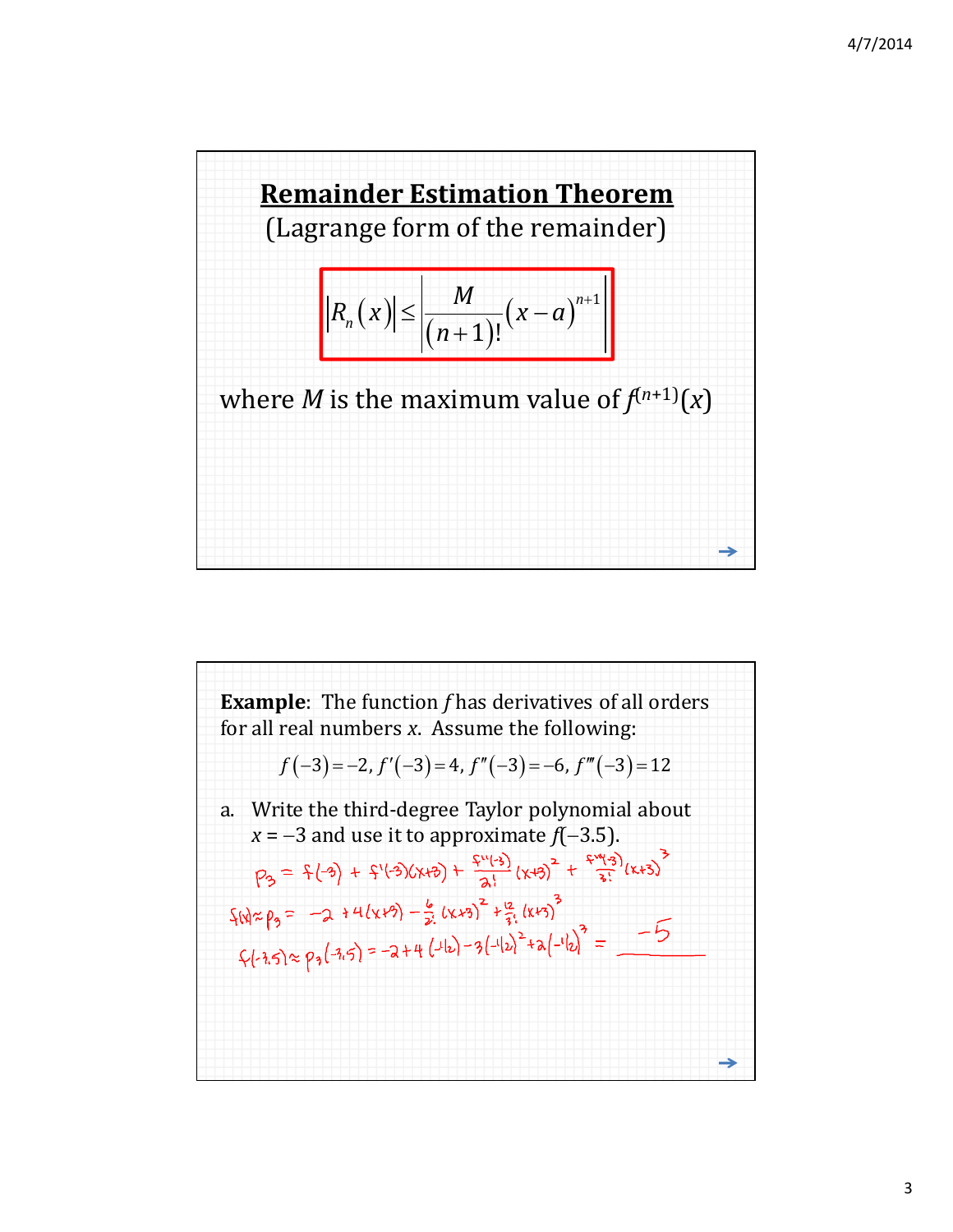

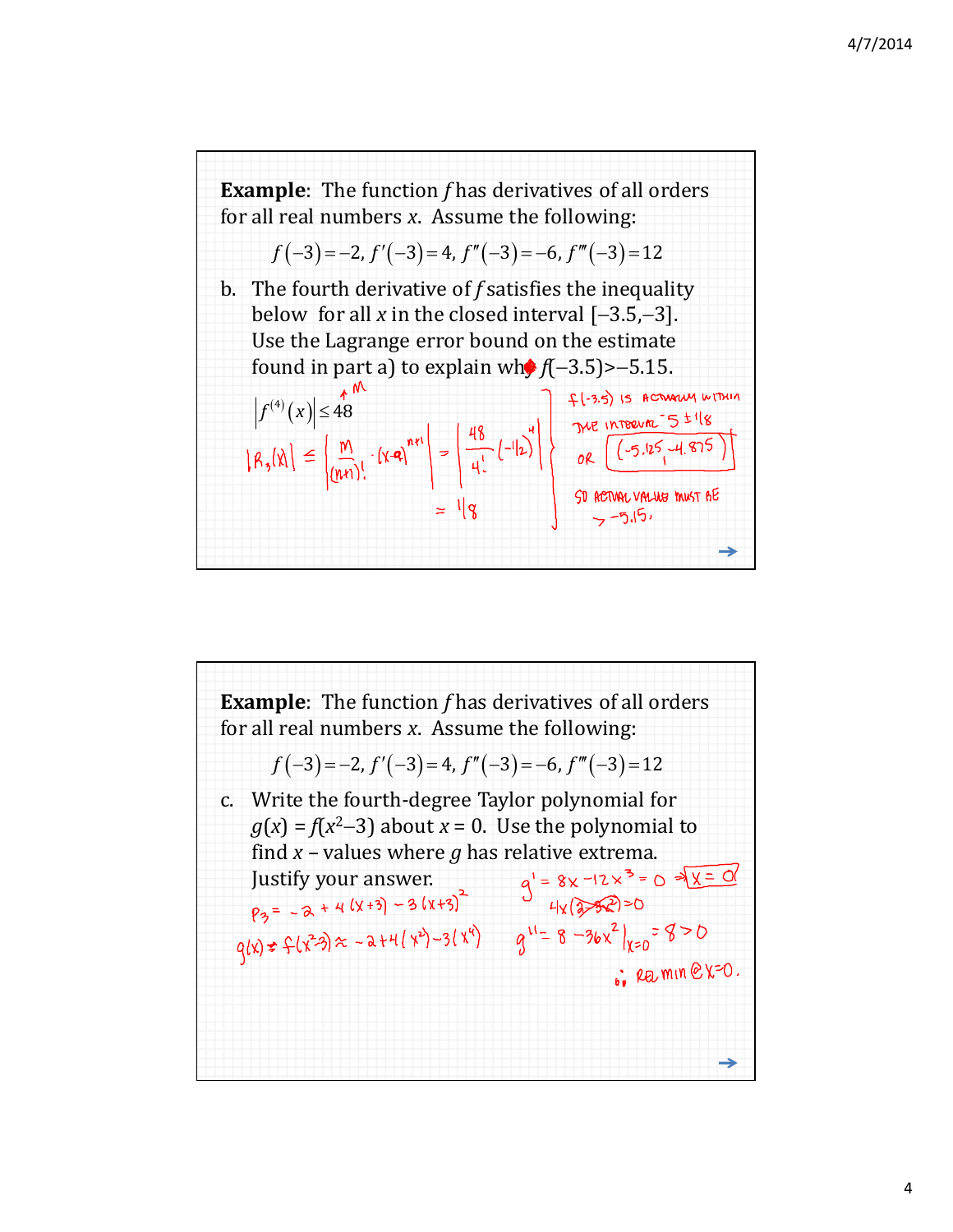